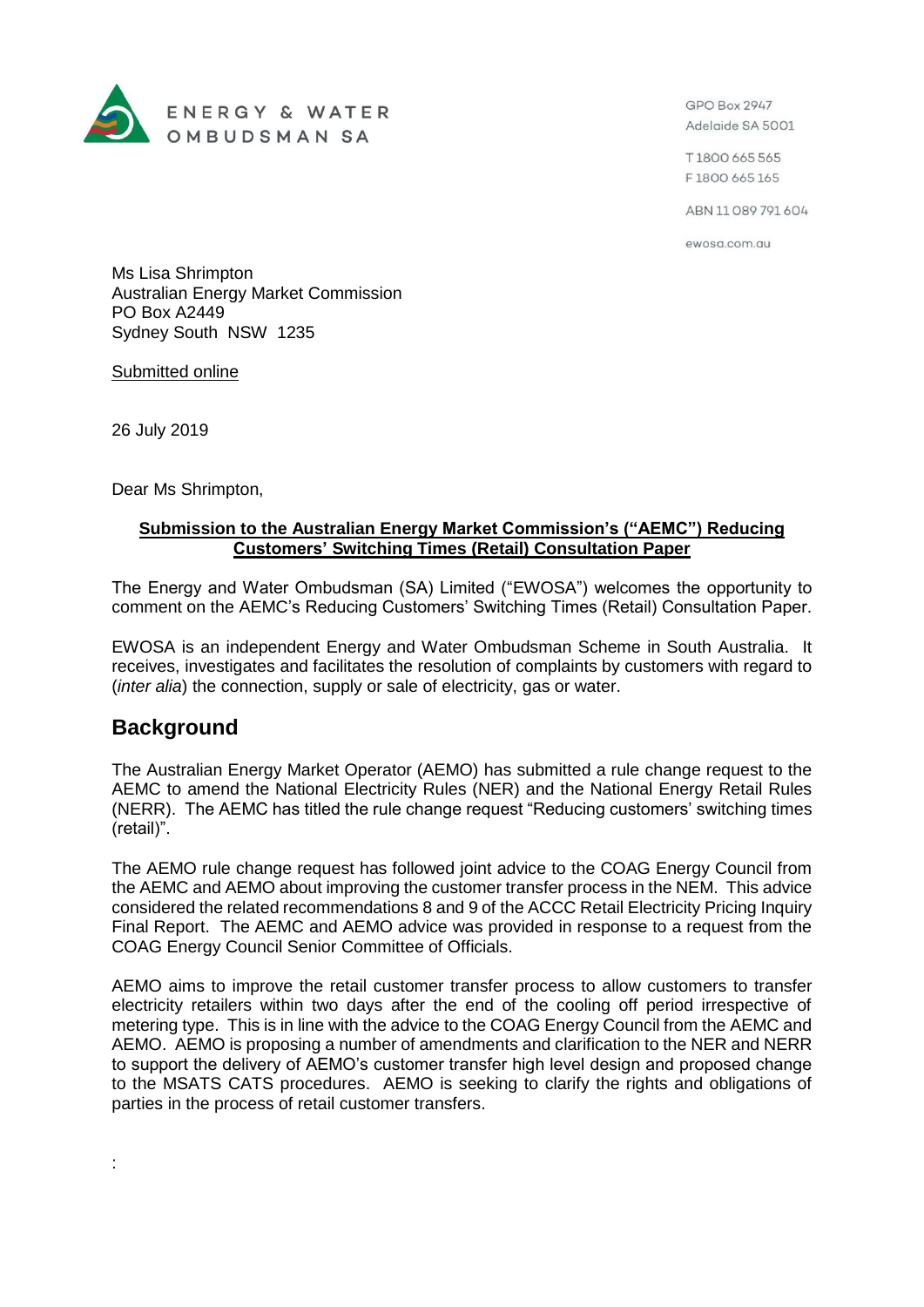## **Submissions**

EWOSA supports the broad intent of the rule change proposal to reduce customers' switching times. As noted in the Consultation paper, the proposal will be of most benefit to consumers with metering installations that need to be manually read, around 69% of customers.

EWOSA has addressed specific questions from the AEMC stakeholder feedback template below, as numbered in the template:

*3. Are there any unintended impacts from removing or clarifying clause 7.8.9 (e) 2 of the NER and including the requirement in AEMO's meter churn procedures?*

EWOSA is concerned that removing clause 7.8.9 (e) 2 of the NER and including the requirement in AEMO's meter churn procedures dilutes the compliance and enforcement regime for Market Settlement and Transfer Solution Procedures (MSATS). EWOSA has recently noticed an increase in delays relating to updating of MSATS for new and replacement meters. EWOSA is keen to ensure that the AER is still in a position to be able to ensure compliance for updating of MSATS.

*5. Is there any evidence to suggest that customers with manually read metering installations would not take up alternative meter read options to transfer retailers in a timely and seamless manner?*

EWOSA has noted some interest by customers in meter self reads but it is too early to determine how much this will be taken up. EWOSA is not aware of instances of customers not wishing to avail themselves of self reads once they are aware that is an option. EWOSA believes that it is important for retailers to give sufficient information to customers on self reads.

*6. Based on AEMO's proposed high level design and changes to the existing procedures, are clarifications required to clause 21(1) of the NERR to remove ambiguity about issuing final bills on estimate metering data?*

EWOSA does not support the AEMO proposal that clause 21(1) be amended to accommodate the use of estimates for a final bill where the Retail Market Procedures allow for use of an estimation. EWOSA receives significant numbers of complaints about estimated reads. Estimates should only be used where a customer has agreed to their use or where there is a reason why an actual read could not be performed, such as access, or where metering data is not provided to the retailer by the Responsible Person or Metering Coordinator.

## *7. Are additional provisions required in the NERR to address overcharging and dispute resolution arrangements in situations when a retail electricity customer has transferred using estimate meter read?*

EWOSA is concerned the provisions related to overcharging where a customer has ceased to obtain the services from the retailer and the retailer must use its best endeavours to refund that amount within 10 business days. EWOSA's experience is that many retailers fail to meet their 10 day obligation. EWOSA believes that the provision should be stronger and provide for the refund to be at least within 10 business days. In fact, EWOSA considers that given the electronic payment systems, consideration should be given to refunds occurring within 5 business days.